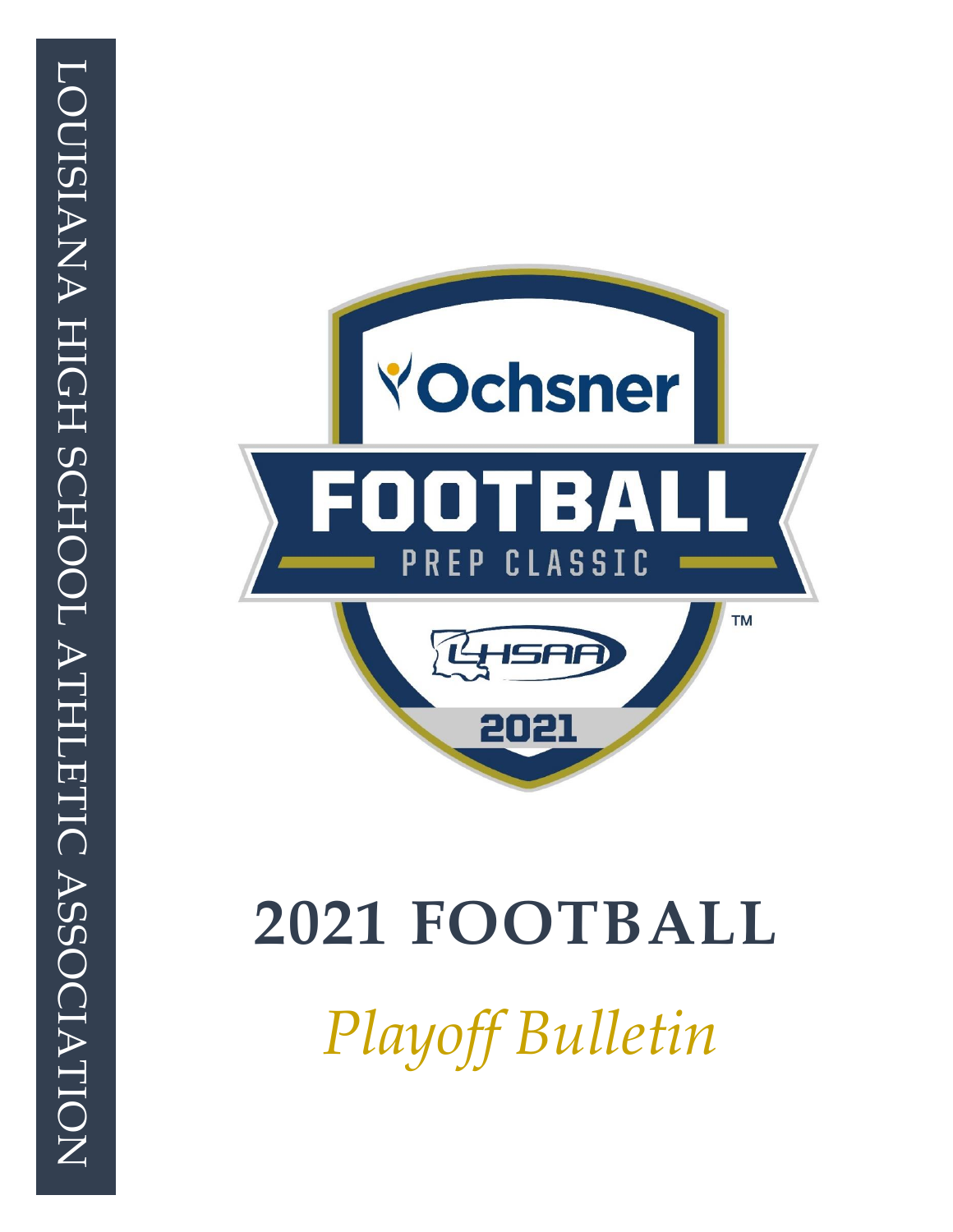### 2021 FOOTBALL PLAYOFF INFORMATION

| CATEGORY                               | <b>INFORMATION</b>                                                                                                                                                                                                                                                                                                                                                                                                                                                                                                                                                                                                                                                                                                                                                                                                                                                                                                                                                                                                                                                                                                                                                                                                                                                                                                                                                                                                                                                                                                                                                                                    |
|----------------------------------------|-------------------------------------------------------------------------------------------------------------------------------------------------------------------------------------------------------------------------------------------------------------------------------------------------------------------------------------------------------------------------------------------------------------------------------------------------------------------------------------------------------------------------------------------------------------------------------------------------------------------------------------------------------------------------------------------------------------------------------------------------------------------------------------------------------------------------------------------------------------------------------------------------------------------------------------------------------------------------------------------------------------------------------------------------------------------------------------------------------------------------------------------------------------------------------------------------------------------------------------------------------------------------------------------------------------------------------------------------------------------------------------------------------------------------------------------------------------------------------------------------------------------------------------------------------------------------------------------------------|
| Reporting First Place District Winners | Friday, November 5, 2021 by Midnight<br>(Teams playing Saturday, November 6 must report <i>immediately</i> following the completion<br>of the game, and no later than 6:00 PM.)<br>District Winners/Ties must be reported by the District Chairperson using the<br>District Reporting Form located on the LHSAA website under "Football", "Policies,<br>Manuals, and Forms" and named 2021 Football District Results Form.                                                                                                                                                                                                                                                                                                                                                                                                                                                                                                                                                                                                                                                                                                                                                                                                                                                                                                                                                                                                                                                                                                                                                                            |
| Wildcard Program and Power Ratings     | Addressed under Sections 14.9 through 14.13 in the 2021-22 LHSAA Handbook.                                                                                                                                                                                                                                                                                                                                                                                                                                                                                                                                                                                                                                                                                                                                                                                                                                                                                                                                                                                                                                                                                                                                                                                                                                                                                                                                                                                                                                                                                                                            |
| Power Ratings Online - Disputes        | Sunday, November 7, 2021 between midnight and 8:00am.<br>Disputes must be emailed to Kathie Smith (ksmith@lhsaa.org).                                                                                                                                                                                                                                                                                                                                                                                                                                                                                                                                                                                                                                                                                                                                                                                                                                                                                                                                                                                                                                                                                                                                                                                                                                                                                                                                                                                                                                                                                 |
| Release of Final Brackets              | Sunday, November 7, 2021 at 11:00am on the LHSAA Live App.<br>Brackets will be posted on the LHSAA website at 12:00pm.                                                                                                                                                                                                                                                                                                                                                                                                                                                                                                                                                                                                                                                                                                                                                                                                                                                                                                                                                                                                                                                                                                                                                                                                                                                                                                                                                                                                                                                                                |
| Determining the Home Team              | Non-Select Football: (Bylaw 6.13.9)<br><b>Bi-District Round of Play</b><br>1. In the sports of baseball, basketball, football, soccer, softball and volleyball<br>in all classes/divisions, the higher seeded team shall be the home team.<br>2. A "bye" shall be counted as a home game.<br><b>Regional Round of Play</b><br>In the sport football in all classes:<br>1.<br>a. Any team that drew a bye in the first round shall be the home team.<br>b. The team that traveled in the first round shall be the home team.<br>c. If both teams traveled or were home teams in the first round, the higher<br>seeded team shall be the home team.<br><b>Quarterfinal Round of Play</b> (If played on a home-away basis)<br>The team that has traveled more in the first and second rounds shall be the<br>1.<br>home team.<br>If both teams have traveled the same number of times in the first and<br>2.<br>second rounds, the higher seeded team shall be the home team.<br>Semi-final Round of Play (If played on a home-away basis) - The higher seeded team<br>shall be the home team.<br>At the State Championships (in all applicable rounds of play) - The higher seeded team<br>shall be the home team.<br>Opposing schools may, by mutual agreement, reverse a game site. A reversal of the<br>home/away site for any reason shall not affect the criteria cited in the above rules.<br>Select Football: (Bylaw 14.17.1)<br>The regional, quarter final and semifinal rounds of play shall be at the home of the<br>higher seeded team as determined by the power ranking, in this section. |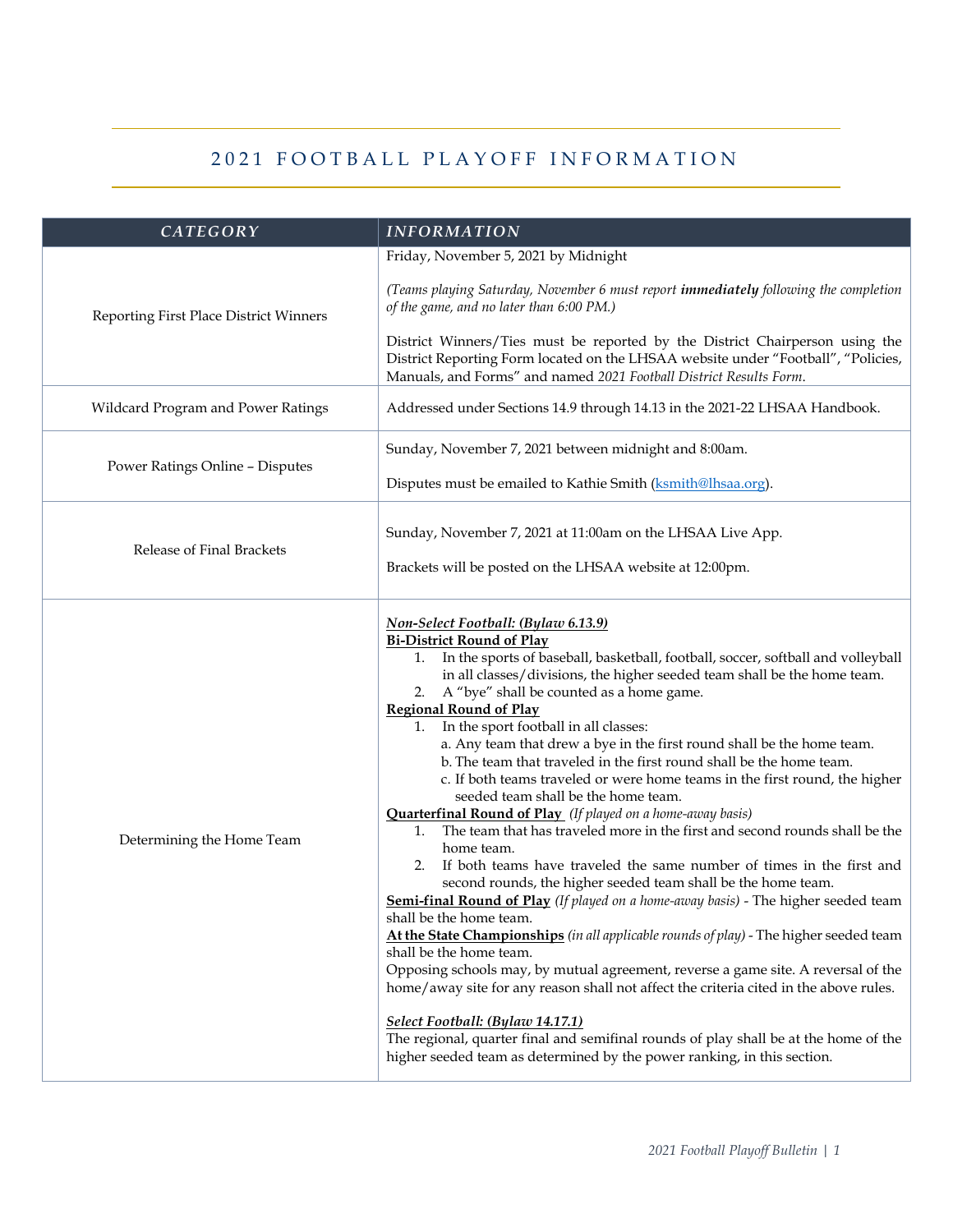| CATEGORY                                         | <b>INFORMATION</b>                                                                                                                                                                                                                                                                                                                          |
|--------------------------------------------------|---------------------------------------------------------------------------------------------------------------------------------------------------------------------------------------------------------------------------------------------------------------------------------------------------------------------------------------------|
|                                                  | The winning team will enter the results of the games on the LHSAA Member Site<br>immediately after the game. Phone calls, emails or faxes are not accepted to report<br>scores.                                                                                                                                                             |
| Responsibility of Reporting Playoff Winners      | If the winning team fails to report the outcome of a state playoff game to the LHSAA<br>by 11:00 PM on the day of the contest, the school shall be fined \$100.                                                                                                                                                                             |
|                                                  | The <i>home</i> team for the next round shall enter all game information online.                                                                                                                                                                                                                                                            |
|                                                  | The higher seed shall be the home team for the finals.                                                                                                                                                                                                                                                                                      |
| <b>Officials for Playoff Games</b>               | Assigned by the Director of Officials, Lee Sanders, for all rounds of the playoffs.                                                                                                                                                                                                                                                         |
|                                                  | <b>First and Second Rounds</b><br>All Games - Five on field and one clock operator *<br>٠<br><b>Quarterfinals and Semifinals</b>                                                                                                                                                                                                            |
|                                                  | Fifteen Games - Six on the field and one clock operator *<br>Nine Games - Seven on the field and one clock operator *<br>٠                                                                                                                                                                                                                  |
| Number of Officials                              | <u>Finals</u>                                                                                                                                                                                                                                                                                                                               |
|                                                  | All Games - Seven on the field and two clock operators<br>٠                                                                                                                                                                                                                                                                                 |
|                                                  | * The home school may request a 25 second clock operator for any round of the playoffs.<br>Contact the Regional Coordinator of Officials (RCO).                                                                                                                                                                                             |
|                                                  | The clock operator shall be paid.                                                                                                                                                                                                                                                                                                           |
| Officials' Pay                                   | Addressed under Section 8 of the 2021-22 LHSAA Handbook.                                                                                                                                                                                                                                                                                    |
| 25 Second Clock Operators                        | Must be a responsible adult.                                                                                                                                                                                                                                                                                                                |
| Escort and Security for Officials                | Must be provided by the home team. School must provide a staff member and at<br>least one law enforcement officer to meet and escort officials to dressing room before<br>the game, at halftime, after the game and to their vehicle upon leaving the stadium.<br>Arrange for a meeting place for officials at halftime and after the game. |
| <b>Admission Prices</b>                          | Must be agreed upon by both schools.                                                                                                                                                                                                                                                                                                        |
|                                                  | Must be agreed upon by both schools.                                                                                                                                                                                                                                                                                                        |
| Broadcasts (Internet/Radio/Television)           | Fees become part of gate receipts.                                                                                                                                                                                                                                                                                                          |
| Use of Video Taping to "Scout" Playoff Opponents | Illegal unless both schools agree in writing prior to the game.                                                                                                                                                                                                                                                                             |
| Passes                                           | Only LHSAA/LHSCA, Football Officials, and Media Passes will be honored.                                                                                                                                                                                                                                                                     |
| Comp Passes                                      | Must be agreed upon by both schools and must be reasonable.                                                                                                                                                                                                                                                                                 |
| Admission for Support Groups                     | To be determined by both schools.                                                                                                                                                                                                                                                                                                           |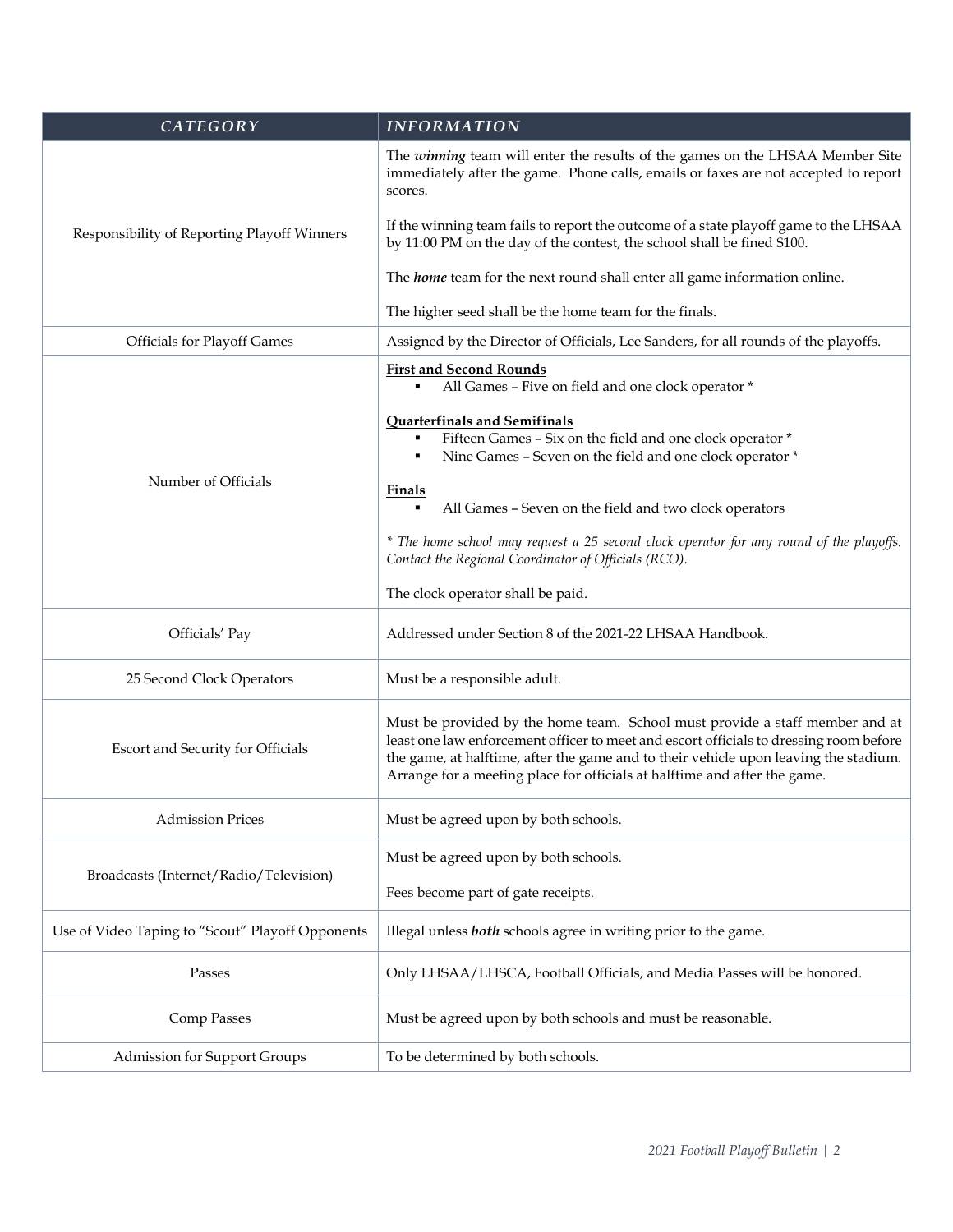| CATEGORY                    | <b>INFORMATION</b>                                                                                                                                                  |                                                                                                                                                                                                                                                                                                                                                  |
|-----------------------------|---------------------------------------------------------------------------------------------------------------------------------------------------------------------|--------------------------------------------------------------------------------------------------------------------------------------------------------------------------------------------------------------------------------------------------------------------------------------------------------------------------------------------------|
| Playoff Percentage to LHSAA | Ten percent (10%) of gross receipts before any deductions are made.<br>LHSAA or paid online through the payment system.                                             | Playoff Financial Form will be created in the members' only site once a playoff game<br>score is entered. To get to the form, the principal will need to log into the LHSAA<br>member site, select the "Forms" tab and select "Financial Forms." The financial<br>statement must be sent to the LHSAA with your school check made payable to the |
| Prep Classic Program        | Friday, November 19, 2021.                                                                                                                                          | All first round playoff winners must submit an online roster form through the<br>LHSAA members' only website with a team photo and school logo by 4:00PM on                                                                                                                                                                                      |
| Prep Classic Meeting        | a link to the meeting Friday evening.<br>Schools will be given a state championship bulletin at this meeting.                                                       | Principals, athletic directors and head coaches of non-select teams participating in<br>the Prep Classic are mandated to attend a zoom meeting on Saturday, December 4,<br>2021 at 11:00 AM. The Principal, Athletic Director and Head Coach will be emailed                                                                                     |
| Prep Classic Schedule       | Friday, December 10, 2021<br>Class 2A (3:30 PM)<br>Class 4A (7:00 PM)<br>Saturday, December 11, 2021<br>Class 1A (Noon)<br>Class 3A (3:30 PM)<br>Class 5A (7:00 PM) | Saturday, December 4, 2021<br>Tulane's Yulman Stadium<br>Division I (Time TBD)<br>Division III (Time TBD)<br>Saturday, December 11, 2021<br>University of Louisiana's Cajun Field<br>Division II (Time TBD)<br>Division IV (Time TBD)                                                                                                            |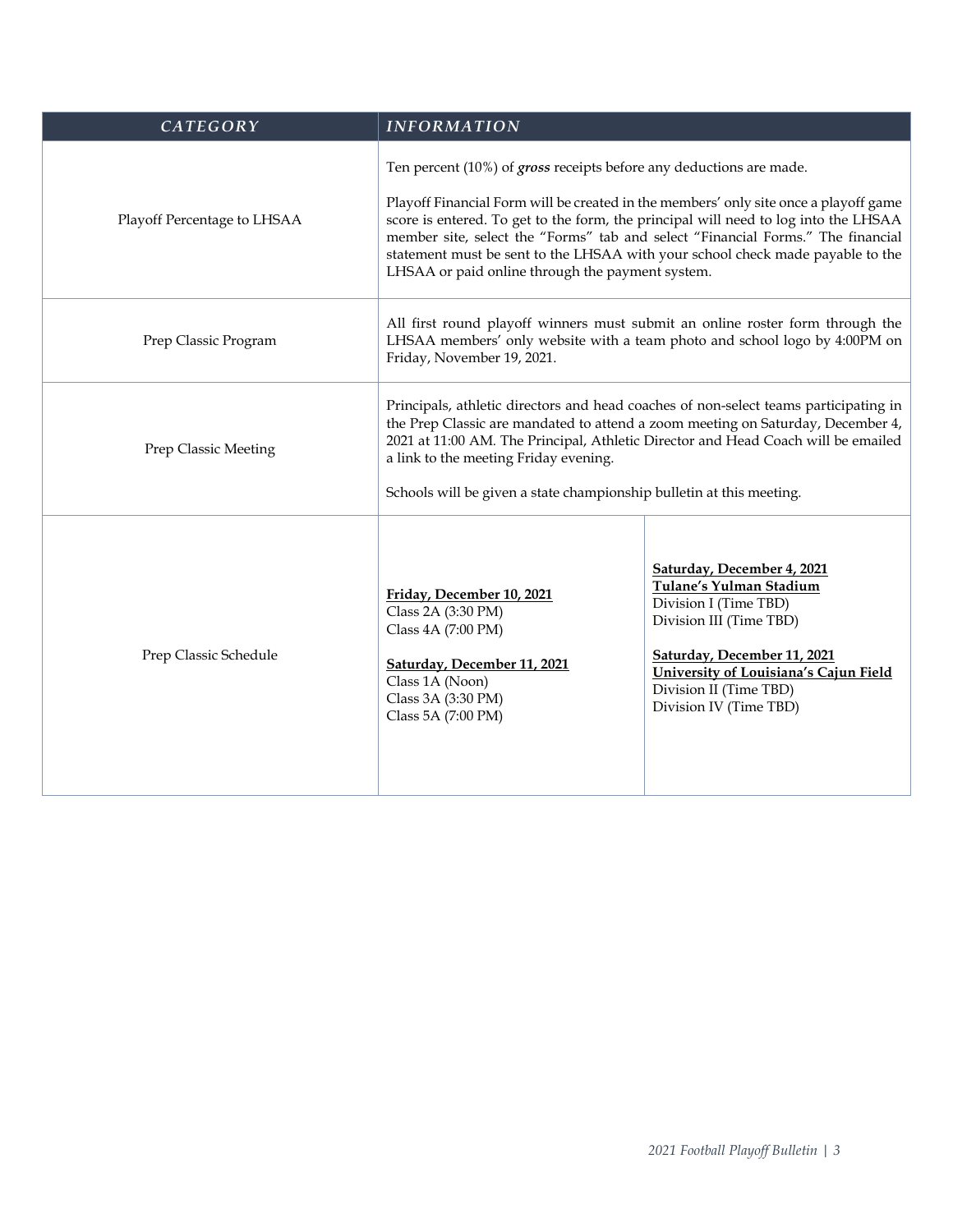## 2021 OCHSNER/LHSAA PREP CLASSIC PROGRAM INFORMATION

| CATEGORY                                    | <b>INFORMATION</b>                                                                                                                                     |
|---------------------------------------------|--------------------------------------------------------------------------------------------------------------------------------------------------------|
| Deadline Date to Submit Program Information | Friday, November 19, 2021                                                                                                                              |
| Teams Required to Submit Information        | All First Round Winners:<br>Division teams advancing to the Quarterfinals<br>٠<br>Classification teams advancing to the Second Round<br>$\blacksquare$ |
| Information to Submit Online                | <b>Team Information Form</b><br>п<br>Special Teams Roster Form<br><b>Team Roster Form</b><br>Team Photo<br>п<br>School/Team Logo<br>٠                  |
| Guidelines                                  | <b>School Information &amp; Roster Forms</b><br>Please follow the instructions for Submitting Roster Forms below.                                      |
| Failure to Submit                           | Schools will be fined \$200.                                                                                                                           |
| Questions                                   | Contact Kathie Smith at <b>ksmith@lhsaa.org</b> .                                                                                                      |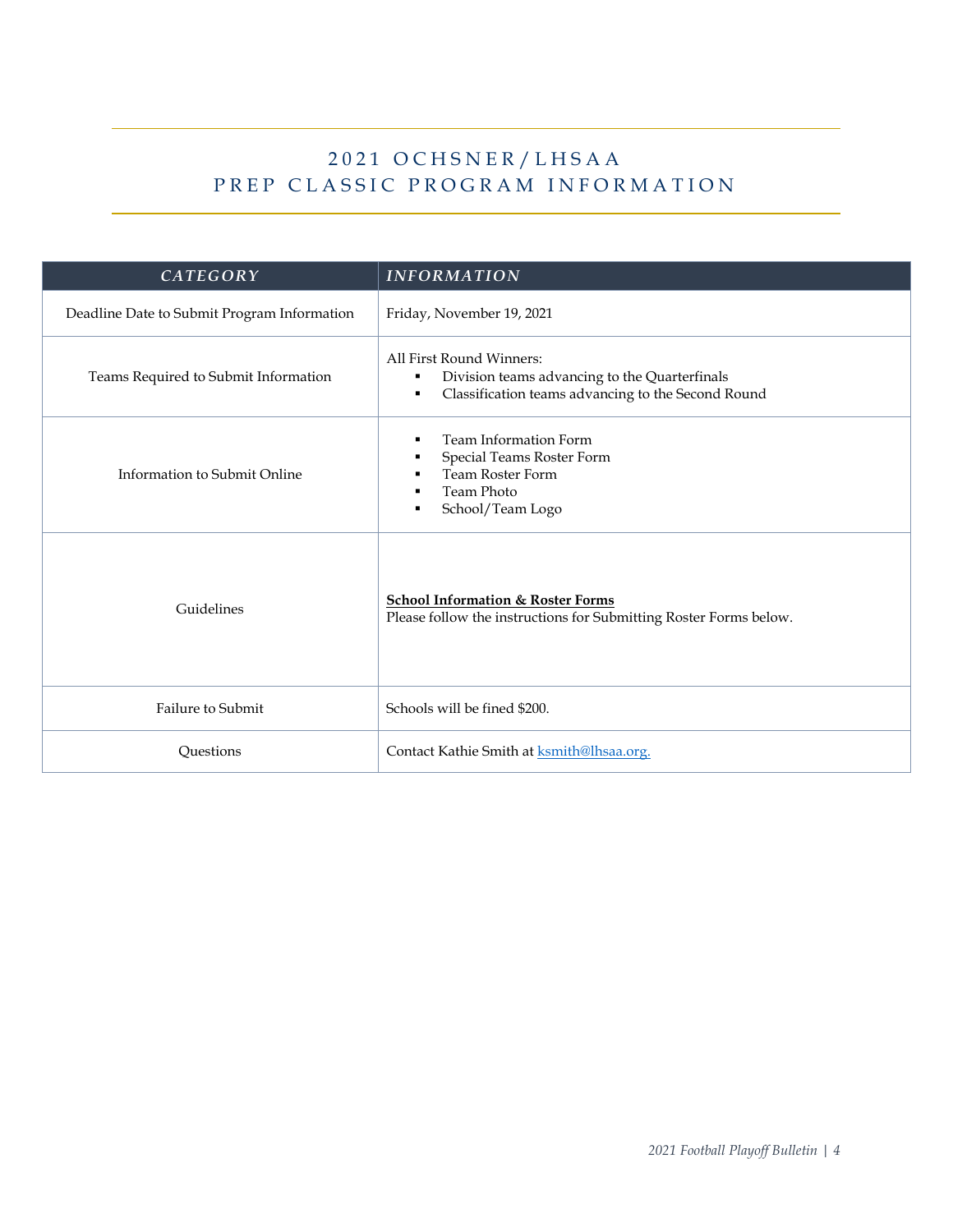#### 2021 OCHSNER/LHSAA PREP CLASSIC PROGRAM ROSTER FORM SUBMISSION INSTRUCTIONS

The principal or athletic director must log into the LHSAA members' only site using their assigned credentials. Then click "Forms".<br>
LitsAA Handbook | Coaches Phone Directory | Help | Contact Us



Please send us any comments, questions, or suggestions using the Contact Us form or call the LHSAA office.

Once forms is selected, choose "State Playoff Forms" and then "LHSAA State Football Tournament Roster Submission Form".<br>LHSAA Handbook | Coaches Phone Directory | Help | Contact Us



Please send us any comments, questions, or suggestions using the Contact Us form or call the LHSAA office.

Once the form is pulled up, at the top, select "Create New Football Roster Submission Form".

| assistant and some and in discussion and                                                                                                      |
|-----------------------------------------------------------------------------------------------------------------------------------------------|
| << BACK                                                                                                                                       |
| Search State Tournament Roster Submission Forms                                                                                               |
| Deadline: MONDAY, NOVEMBER 22, 2021<br>Search / View State Tournament Roster Submission Forms<br>+ Create New Football Roster Submission Form |
| $2021 - 2022$ $\vee$<br><b>School Year:</b>                                                                                                   |
| <b>Con</b> Search                                                                                                                             |
| <b>OF PEDITIBLE VERSION</b><br>Record Count: 0                                                                                                |
|                                                                                                                                               |
|                                                                                                                                               |
|                                                                                                                                               |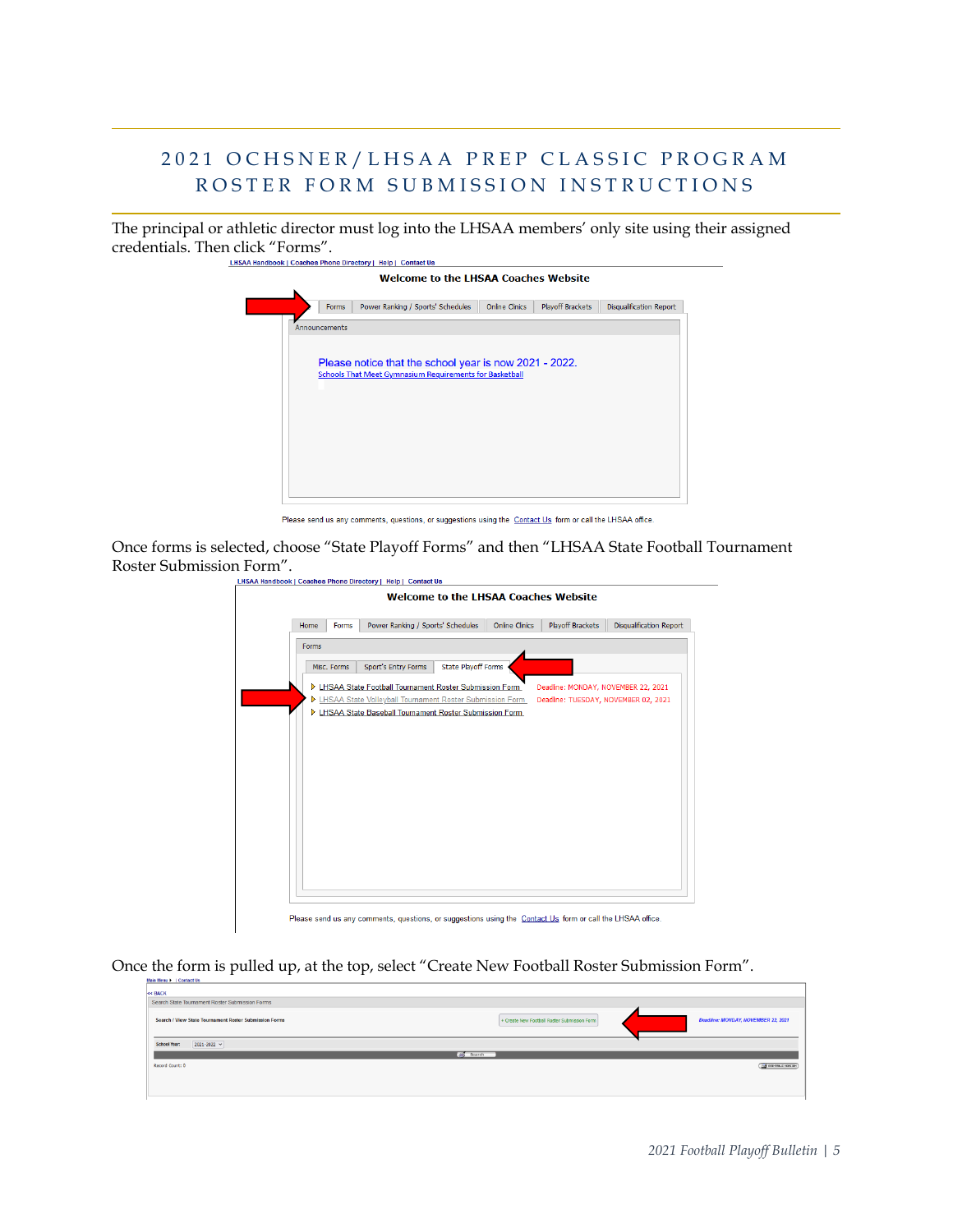Once a new form is selected, fill out the required information. Some information will already be completed if the information was on the LHSAA members' only website. Once the form is completed in its entirety select the "Submit Roster" button at the bottom.<br>  $\begin{array}{c}\n\prec$  Back

|                                                                                                                                                                                                                                                                                                                                                               | 2021-2022 LHSAA STATE FOOTBALL PREP CLASSIC<br>PROGRAM ROSTER INFORMATION                                                  |               |                                    |
|---------------------------------------------------------------------------------------------------------------------------------------------------------------------------------------------------------------------------------------------------------------------------------------------------------------------------------------------------------------|----------------------------------------------------------------------------------------------------------------------------|---------------|------------------------------------|
|                                                                                                                                                                                                                                                                                                                                                               | <b>DEADLINE TO SUBMIT INFORMATION: Monday, November 22, 2021</b>                                                           |               |                                    |
| Teams will be allowed a maximum of 180 individuals to enter the championship venue. This includes LHSAA registered coaches, LHSAA registered<br>players, managers, trainers and/or statisticians. Please fill out this form and sign it below by entering your name in the Signature textbox. To complete<br>this form please click the Submit Roster button. | If the roster isn't submitted by the deadline a violation may be levied and your school may not be printed in the program. |               |                                    |
| School:<br>City: Baton Rouge<br>-- Select one -- V<br><b>District Finish:</b>                                                                                                                                                                                                                                                                                 | Mascot:<br>Class/Div:<br>4.<br>District W-L-T Record: W                                                                    | -T:           | District:<br>Overall W-L-T Record: |
| Principal's Name:<br>Cancel                                                                                                                                                                                                                                                                                                                                   | <b>Athletic Director:</b><br>Save and Go Back<br>Save                                                                      | Submit Roster |                                    |
| <b>Upload Roster Team Picture</b>                                                                                                                                                                                                                                                                                                                             |                                                                                                                            |               |                                    |
| To upload Click the browse button and select the file.<br>No file selected.<br>Browse                                                                                                                                                                                                                                                                         |                                                                                                                            | PHOTO NOT     |                                    |

#### Current Number of Individuals entered: 0 (Maximum = 180) Coaches' Section (Maximum # of

| #  | <b>Select Coaches</b>                 | <b>Last Name</b>  |                | <b>First Name</b> | Position |  |
|----|---------------------------------------|-------------------|----------------|-------------------|----------|--|
| l1 | $\checkmark$<br>--Solort Coach--      |                   |                |                   |          |  |
|    |                                       |                   |                |                   |          |  |
| l2 | -Solort Coach-<br>$\checkmark$        |                   |                |                   |          |  |
| 3  | $\checkmark$<br>--Select Coach--      |                   |                |                   |          |  |
| 4  | $\checkmark$<br>--Solort Coach--      |                   |                |                   |          |  |
| 15 | $\checkmark$<br>-Solort Coach-        |                   |                |                   |          |  |
| 16 | $\checkmark$<br>--Select Coach--      |                   |                |                   |          |  |
|    | --Select Coach--<br>v.                |                   |                |                   |          |  |
| 18 | --Solort Coach--<br>v                 |                   |                |                   |          |  |
| l9 | -Solort Coach--<br>$\checkmark$       |                   |                |                   |          |  |
| 10 | --Select Coach--<br>v                 |                   |                |                   |          |  |
|    | Staff Section (Maximum # of Staff: 8) |                   |                |                   |          |  |
| #  | <b>Last Name</b>                      | <b>First Name</b> |                | Position          |          |  |
|    |                                       |                   | --Select One-- | $\checkmark$      |          |  |
| l2 |                                       |                   | --Select One-- | $\checkmark$      |          |  |
| 3  |                                       |                   | --Select One-- | $\checkmark$      |          |  |
| l4 |                                       |                   | --Select One-- | $\checkmark$      |          |  |
| 5  |                                       |                   | --Select One-- | $\checkmark$      |          |  |
| l6 |                                       |                   | --Select One-- | $\checkmark$      |          |  |
|    |                                       |                   | --Select One-- | $\checkmark$      |          |  |
| l8 |                                       |                   | --Select One-- | $\checkmark$      |          |  |

#### Season Results